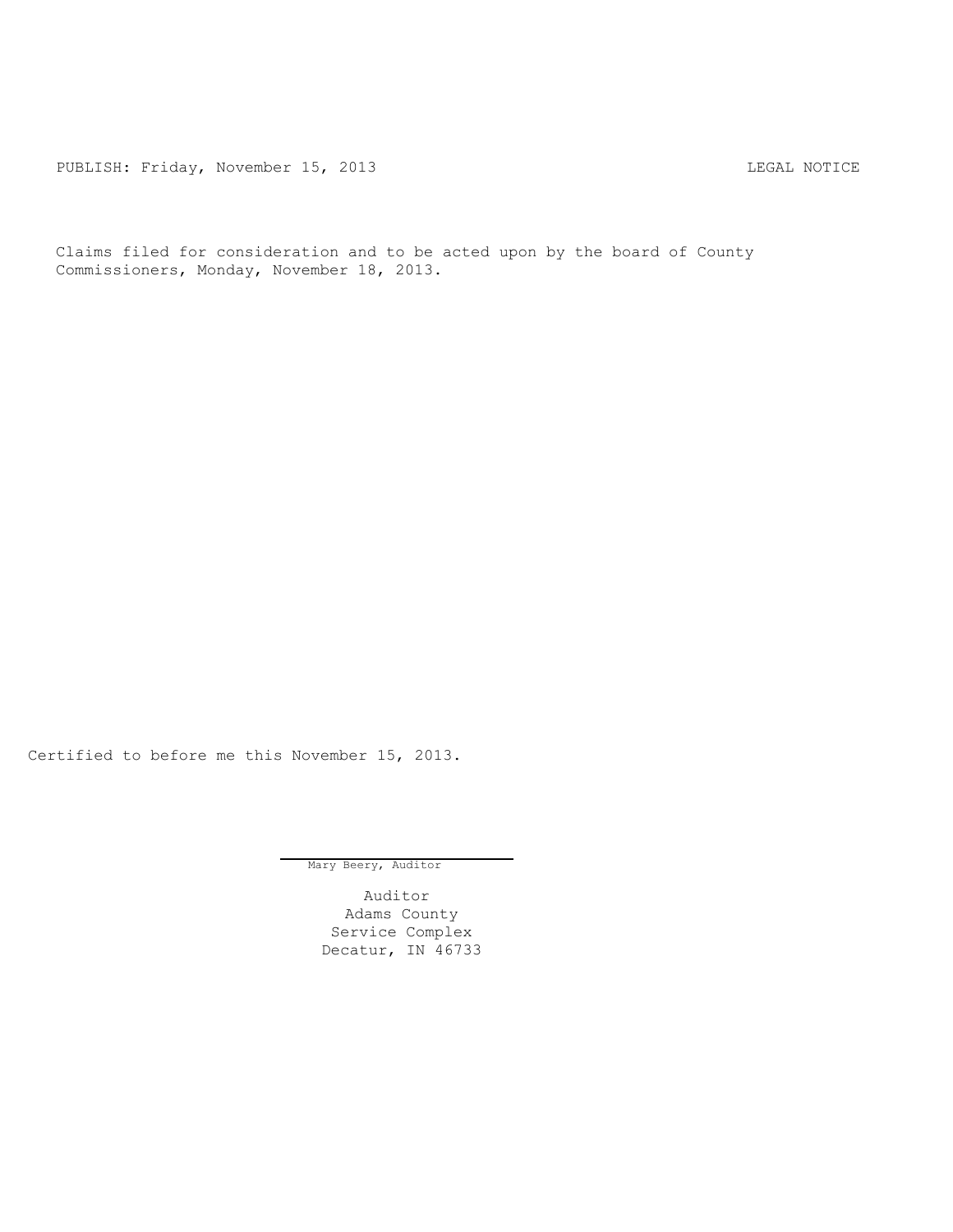

## **Claims Docket for Newspaper Adams County, Indiana**

## For Period: **10/22/2013** to **11/4/2013**

Date Claims to be Paid: **11/18/2013**

*313 W. Jefferson St. Decatur, IN 46733 (219) 724-2600*

| <b>Vendor</b>                            | Amount    | <b>Vendor</b>                   | Amount    |
|------------------------------------------|-----------|---------------------------------|-----------|
| Adams County Economic Dev                | 49,522.09 | <b>Adams County Treasurer</b>   | 4,997.96  |
| Indiana Michigan Power                   | 11,418.72 | Arnold Lumber Co., Inc.         | 159.89    |
| Berne Ready Mix                          | 2,975.82  | Berne Tri-Weekly News           | 65.49     |
| Suburban Propane LP                      | 27.50     | <b>Charles Bowers</b>           | 2,333.33  |
| Chet's Pest Control                      | 90.00     | Cintas Location #338            | 45.00     |
| City Of Decatur                          | 3,717.12  | Decatur True Value              | 59.37     |
| Craigville Telephone Comp                | 119.00    | Darrell Sigworth                | 11.44     |
| Decatur Daily Democrat                   | 1,110.75  | <b>Decatur Dental Services</b>  | 377.00    |
| MAXIMUS Consulting Services, Inc.        | 3,750.00  | Douglas L. Bauman               | 90.00     |
| Erie Haven                               | 777.10    | Gordon Food Service             | 2,673.97  |
| Indiana State Police                     | 79.00     | J & K Communications, Inc.      | 984.55    |
| K-Mart                                   | 41.41     | Mind's Eye Graphics             | 680.75    |
| Neil Ogg                                 | 22.00     | Park Center, Inc.               | 112.38    |
| Piqua Repair Inc.                        | 111.92    | Portland Motor Parts, Inc.      | 726.58    |
| Roto-Rooter                              | 200.00    | Print Shop                      | 617.89    |
| Top Supply Company                       | 43.31     | Wal-Mart / GEMB                 | 135.62    |
| Burry, Herman, Miller & Brown, P.C.      | 13,249.60 | Swiss City Veterinary Clinic    | 95.00     |
| Croy Machine & Fabrication, Inc.         | 126.12    | Bluhm & Reber                   | 420.00    |
| Waste Management                         | 310.82    | Universal Metalcraft, Inc.      | 1,804.00  |
| Don Myers Plumbing                       | 376.01    | Deatra M. Peterson              | 496.19    |
| Bob's Locksmith Shop                     | 82.25     | Chad W. Sprunger                | 1,156.73  |
| Zurcher's Best-One Tire & Auto Care, Inc | 588.64    | Tom Magnan/Special Needs        | 10.00     |
| Matthew Bender                           | 175.88    | Kristina Nichols                | 15.40     |
| Charles M. Tooley                        | 204.60    | Nurses Service Organization     | 108.00    |
| Harvest Land Co-op                       | 1,068.59  | Pepper L York                   | 80.96     |
| Wal-Mart                                 | 269.63    | Adams County Truck Repair, Inc. | 756.53    |
| Advanced Imaging Solutions, Inc.         | 37.65     | Missy Smitley                   | 42.24     |
| Petty Cash-Adams Co. Health Dept.        | 20.21     | Department 274501               | 193.70    |
| Troyer's Market LLC                      | 2,308.49  | McKesson Medical - Surgical     | 315.47    |
| <b>Uricks Trucking</b>                   | 2,002.00  | Vermeer of Indiana, Inc.        | 1,120.69  |
| Bi-County Services, Inc                  | 3,276.00  | Civic Center Pharmacy           | 348.00    |
|                                          | 91.13     |                                 | 27.96     |
| Michelle Hackenjos                       | 212.60    | Alpine Falls, Inc.              | 3,018.71  |
| Deborah A. Schantz                       |           | Stationair's Express            |           |
| <b>Landon Patterson</b>                  | 449.09    | Oriental Trading Company        | 104.46    |
| Karla Marbach                            | 56.27     | Moore Medical Corporation       | 1,008.56  |
| Habegger's Ace Lumber #4488              | 12.99     | John August                     | 154.17    |
| LBH Chemical & Industrial                | 565.32    | Carrie Freeman                  | 33.78     |
| RICOH USA, INC.                          | 86.53     | Office Depot                    | 328.57    |
| Decatur Ace Hardware                     | 61.95     | WM Imaging Solutions, Inc.      | 30.00     |
| Kevin McIntosh                           | 149.00    | Forensic Fluids Laboratories    | 500.00    |
| Dave Delong General Carpentry            | 800.00    | <b>First Response</b>           | 6.95      |
| Global GOV/ED Solutions Inc.             | 546.59    | Brenda Alexander                | 179.34    |
| Purdue CES Education Fund                | 489.26    | Jess Z. Schwartz                | 1,300.00  |
| Central Customer Charges                 | 499.34    | Treasurer, State of Indiana     | 36.30     |
| Janelle Staub                            | 293.78    | Indigital Telecom               | 4,311.88  |
| Kenn-Feld Group, LLC                     | 155.99    | Indiana Department of Revenue   | 90.00     |
| Schenkel Shultz Architecture             | 4,065.98  | Petroleum Traders Corporation   | 25,274.70 |
| Coplin Piano Service                     | 225.00    | Rolf Reporting, Inc.            | 433.90    |